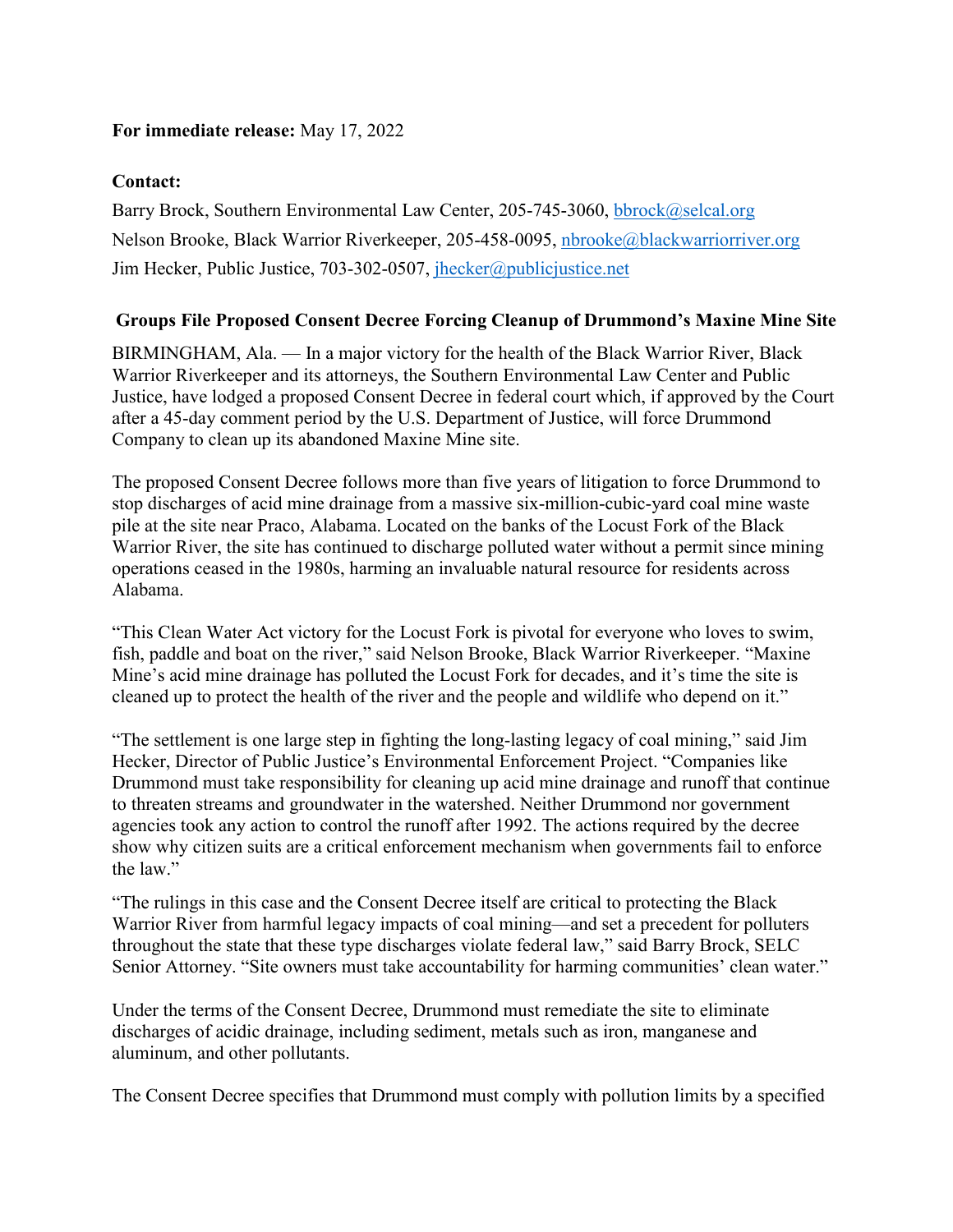date, and that the new limits apply even if a less stringent permit is issued by the state. If Drummond fails to meet the final compliance deadline, the Decree imposes penalties of \$1,750 per day. Drummond will also be required to set aside funds to maintain and operate treatment systems for at least 30 years. Finally, Drummond must pay \$2.65 million in litigation costs and \$1 million for a Supplemental Environmental Project to mitigate the effects of its past pollution in the Locust Fork watershed.

## **Background:**

In June 2016, Black Warrior Riverkeeper, represented by the Southern Environmental Law Center and Public Justice, filed a notice of intent to sue Drummond to stop the continuous and unpermitted polluted discharges of acidic runoff and mine drainage into the Locust Fork and its tributaries from the Maxine Mine site. Besides being a continuous source of acid mine drainage, the coal mine waste has completely filled what was once a tributary of the Locust Fork.

As outlined in the notice letter, the groups' claims included violations of the Clean Water Act through illegal, ongoing discharges of pollutants into the Locust Fork and its tributaries; illegal stream filling; and violations of the Resource Conservation and Recovery Act for improper management of solid wastes.

In September 2016, the groups filed a lawsuit in the U.S. District Court for the Northern District of Alabama. In order to address the ongoing pollution and storage of coal mine waste on the Locust Fork, the groups were seeking removal of the mining waste, remediation and/or restoration of contaminated streams, and any other necessary measures by Drummond to stop the illegal discharges at the site.

In May 2019, the U.S. District Court for the Northern District of Alabama ruled that the surface water discharges of acidic water contaminated with metals and other pollutants violated the Clean Water Act.

In January 2022, the Court ruled that contaminated sub-surface discharges from the site into the river constitute illegal discharges of pollutants through groundwater in violation of the Clean Water Act.

These rulings set important precedent for similar sites in Alabama and the Southeast, affirming the jurisdiction of the Clean Water Act for both surface water and groundwater pollution.

For an interactive map showing the Maxine Mine site, [click](https://www.google.com/maps/d/u/1/viewer?mid=18zNVXC9307MgPdBAVLtbjfsMh88&ll=33.57596663217506,-87.15998584999998&z=16) here.

For Nelson Brooke's picture of polluted water from the Maxine Mine site cascading into the Locust Fork after a rain, click [here.](https://blackwarriorriver.org/wp-content/uploads/2022/05/MaxineMineAMD_2.20.19-scaled.jpg)

For Nelson Brooke's picture of acid mine drainage from the Maxine Mine site polluting the Locust Fork, [click](https://blackwarriorriver.org/wp-content/uploads/2022/05/MaxineMineAMD.LocustFork_2.29.20-scaled.jpg) here.

For a copy of the proposed consent decree, [click](hhttps://blackwarriorriver.org/wp-content/uploads/2022/05/ProposedConsentDecreeAndNoticeOfLodging5.17.2022.pdf) here.